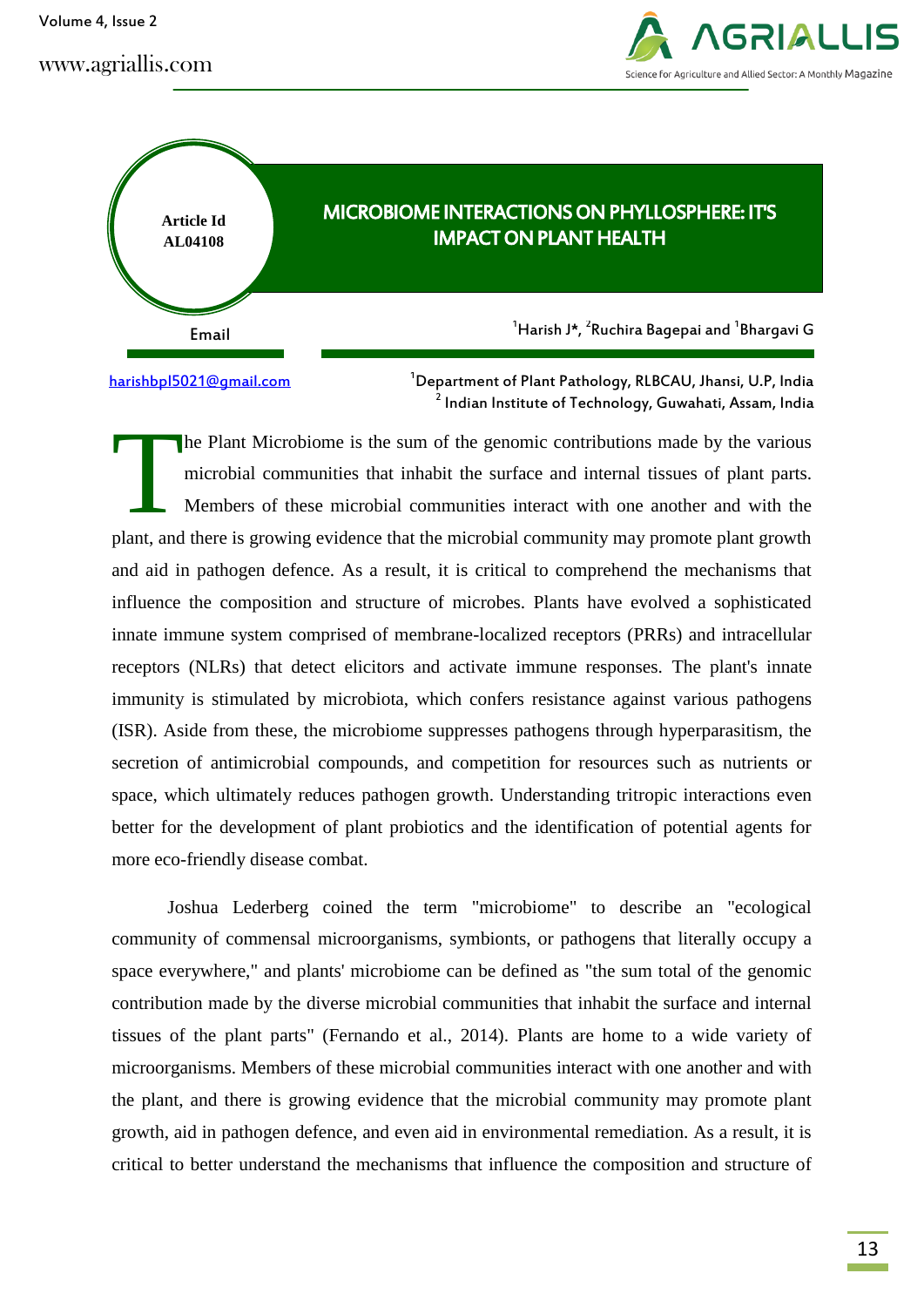

microbial communities, as well as the role that the host may play in the recruitment and control of its microbiome in order to combat diseases in a more environmentally friendly manner. Phytobiomes live in various parts of plants, including the Rhizosphere, Endosphere, and Phyllosphere.

# **1. Rhizosphere Microbiome**

The rhizosphere is defined as the soil region influenced by roots. The microbial community that lives in this niche differs from that found in the bulk soil; against pathogens, the plant can defend more specifically with the help of the rhizosphere microbiome. The term'suppressive rhizosphere' refers to a microbial community that has evolved in the rhizosphere and is capable of limiting pathogen development even in the presence of the host plant. *Pseudomonas fluorescens*, *Bradyrhizobium japonicum*, *Rhizobium leguminosarum*, *Bacillus cereus*, *Bacillus amyloliquefaciens*, *Burkholderia cenocepacia* are the most common pathogen-fighting microorganisms found in the rhizosphere.

## *2***. Phyllosphere Microbiome**

The plant microbiome is made up of organisms that colonise the phyllosphere, which is the external area of aerial plant tissues. Although this term can refer to any external surface of a plant, it is most commonly used to describe the leaf surface. The phyllosphere's microbial communities play critical roles in plant development processes by protecting plants from invading pathogens and biosynthesizing phytohormones. Fungi (filamentous and yeasts), bacteria, algae, protozoa, and nematodes make up the phyllosphere community. The bacterial community is the most abundant, with between  $10^5$  and  $10^7$  cells per cm<sup>2</sup>.

## **3. Endosphere Microbiome**

Endophytes are microorganisms (bacteria, fungi, or actinomycetes) that live in plant tissues in a symbiotic relationship. Endophytes can synthesise bioactive compounds that plants use to defend themselves against pathogens. These bioactive compounds include alkaloids, terpenoids, flavonoids, and steroids.

## **Phytobiome Recruitment**

There are numerous potential sources of new microbial strains and species to join phytobiome communities. The importance of each of these routes is likely to shift over the course of a plant's life cycle (Baltrus *et al.,* 2017).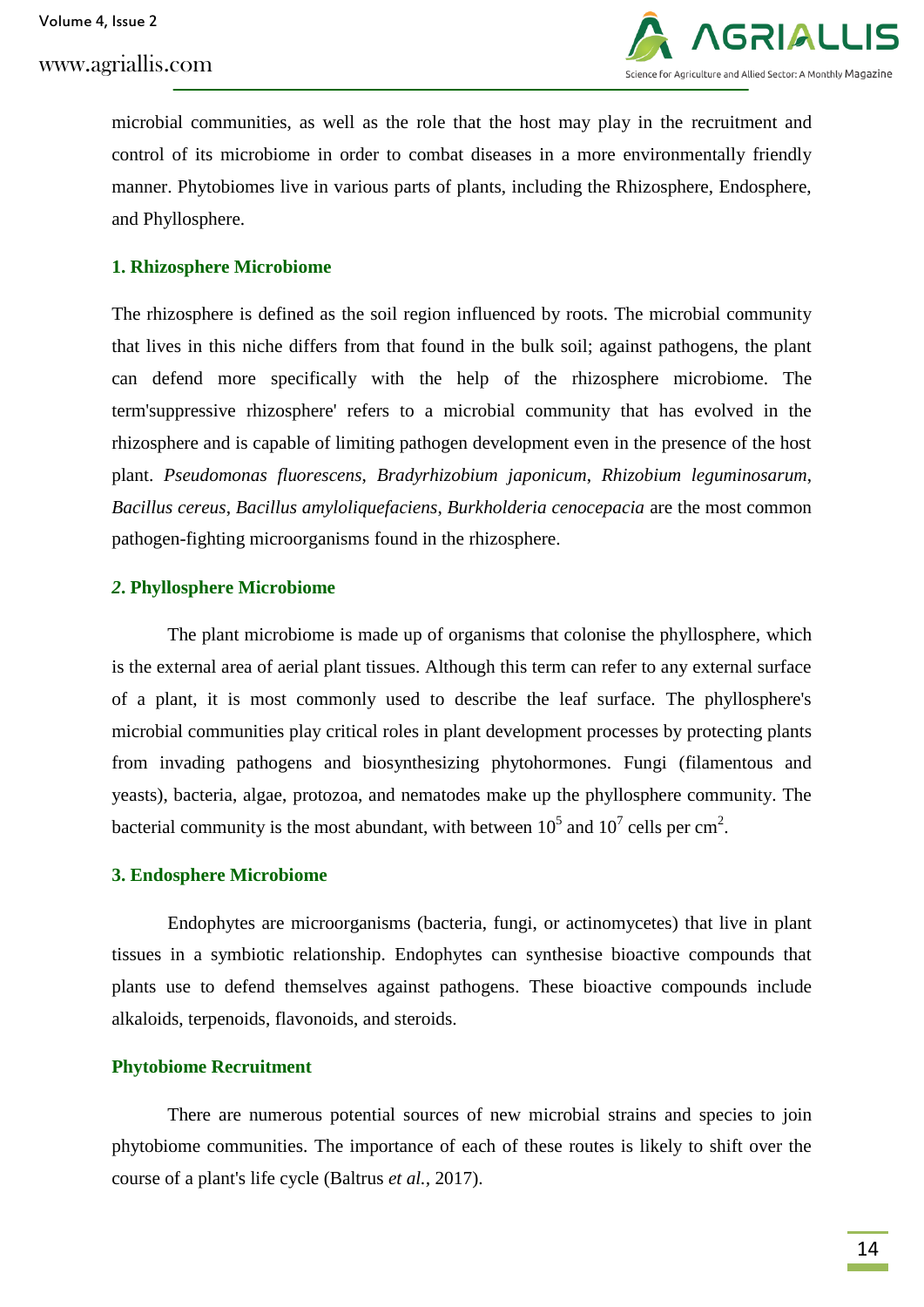Volume 4, Issue 2

# www.agriallis.com



- Vertical transmission from plant to seed Invasion of seed endosphere by root endophytes and vice versa
- Invasion of the seed endosphere from an environmental source
- Invasion of the roots from an environmental source
- Colonization of the leaves from root associated microbes
- Colonization of the leaves from an environmental source
- Cross-species colonisation
- Insect vectoring

#### **Composition of Plant Microbiome**

Plant microbiomes above and below ground are being compared. Microbial communities in the phyllosphere have a low species diversity and a high rate of change. Rhizosphere microbial communities are far more complex than phyllosphere communities, and they are remarkably consistent from sample to sample (Lemanceau *et al*., 2017).

#### **Evolution of Plant and Associated Microbiome**

The microbiome in plants evolves through processes such as natural selection, diversification, dispersion, and drift, which result in a functional trait of microorganisms that increases plant fitness against pathogens. Natural selection is the most common mode of evolution among these (Lemanceau *et al*., 2017).

### **Plant-microbiome Interaction**

The plant microbiome refers to the interaction between host plants and the entire microbiome (both pathogen and beneficial microbes). Plant-pathogen interaction causes physiological changes in the plant system, i.e., plant innate immunity in resistance condition; otherwise, the plant becomes diseased. Plant-beneficial microbe interactions result in the development of induced systemic resistance as well as improved plant health via hormonal regulation (Kusari *et al*., 2012).

#### **Plant innate Immunity**

Plants are invaded by a variety of pathogens, only a few of which cause disease. Others' attacks are countered by the plants' sophisticated immune system. Microbialassociated molecular-patterns-triggered immunity (MTI) and effector-triggered immunity (ETI) are the two broad categories of the plant immune system (ETI).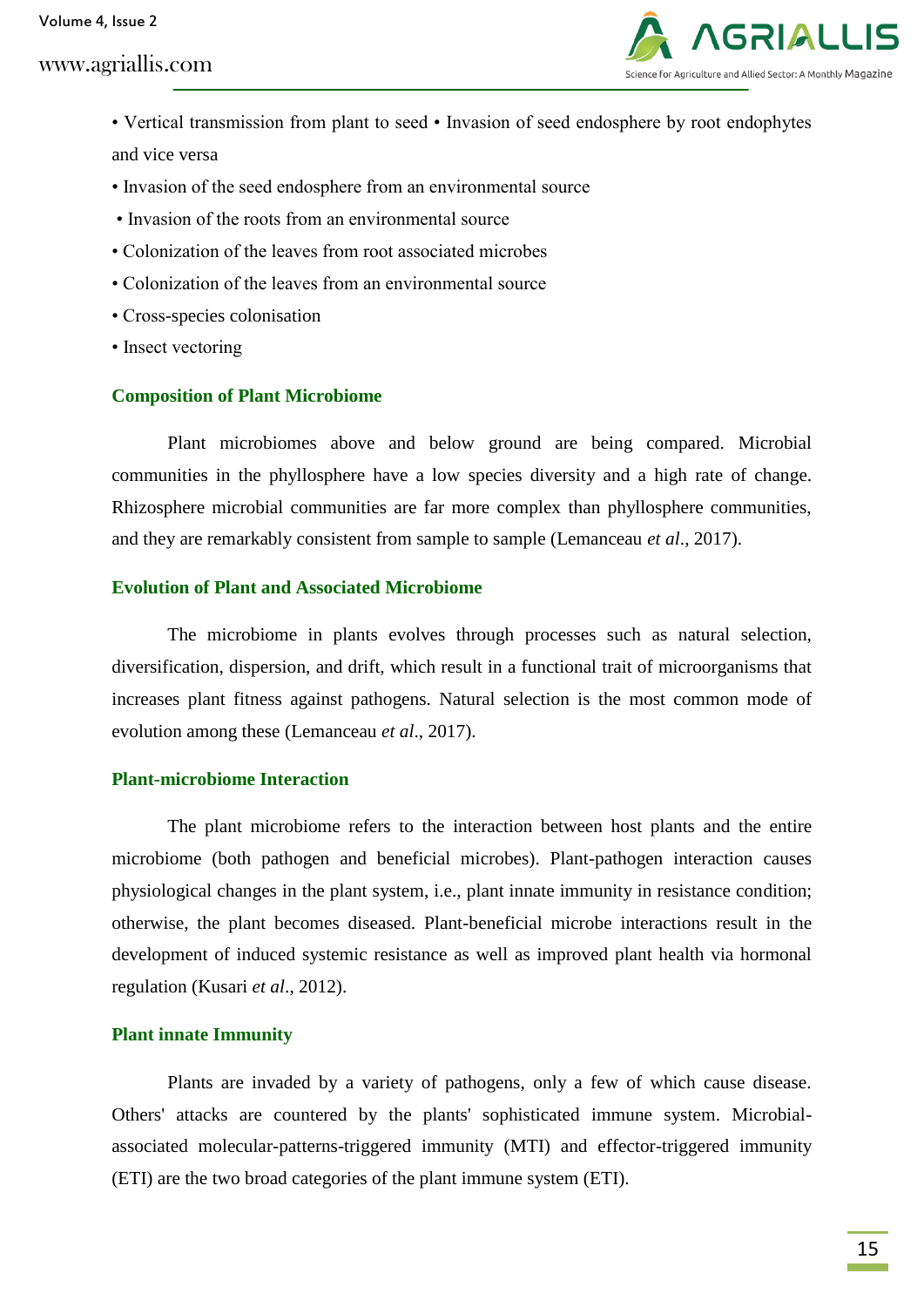

#### **Molecular pattern Triggered Immunity (MTI)**

MTI is a generalised plant defence that is also known as horizontal resistance. Plants are governed by several genes that code for protein, which becomes receptors known as PRRs. Usually multigenic and contribute to plant immunity in a minor way via PRR signalling or MTI. Hundreds of thousands of MTIevents are happening on the plant surfacethat is similar to innate immunity exhibited by animals. Plant divert its metabolic energy towards this event. Usually this form of immunity is long lasting**.**

#### **Effector Triggered Immunity (ETI)**

Plants are controlled by one or a few genes that code for proteins that become receptors, which are referred to as R-genes. Typically monogenic, they play a significant role in plant immunity via R-gene signalling. On the plant's interior, there are very few R-gene triggered events. This is similar to the adaptive immunity displayed by animals. This event directs the plant's metabolic energy. Usually this form of immunity is short lived and leads to R-gene breakdown.

### **Effector Triggered Susceptibility (ETS)**

MTI suppression is enabled by "specialised molecules," which can be a pathogen or race specific. These molecules are known as pathogen effectors or effectors. The pathogen that is successful is the one that renders MTI ineffective. The primary distinction between microbes and pathogens is that pathogens suppress MTI while microbes do not. MTI cannot be suppressed by a general microbe. The suppression of MTI aids the pathogen's population establishment within the plants. The phenomenon is known as colonisation, and it is also known as tangible "plant disease."

 $[(MTI–ETS) + ETI]$  is the ultimate amplitude of disease resistance or susceptibility.

### **Steps Involved in Molecular Pattern Interaction With Plants**

Chemically pure MAMPs/PAMPs (microbe or pathogen associated molecular pattern) can reach all cells and activate their receptors simultaneously when applied to suspensioncultured plant cells or cells in thin segments of plant tissue.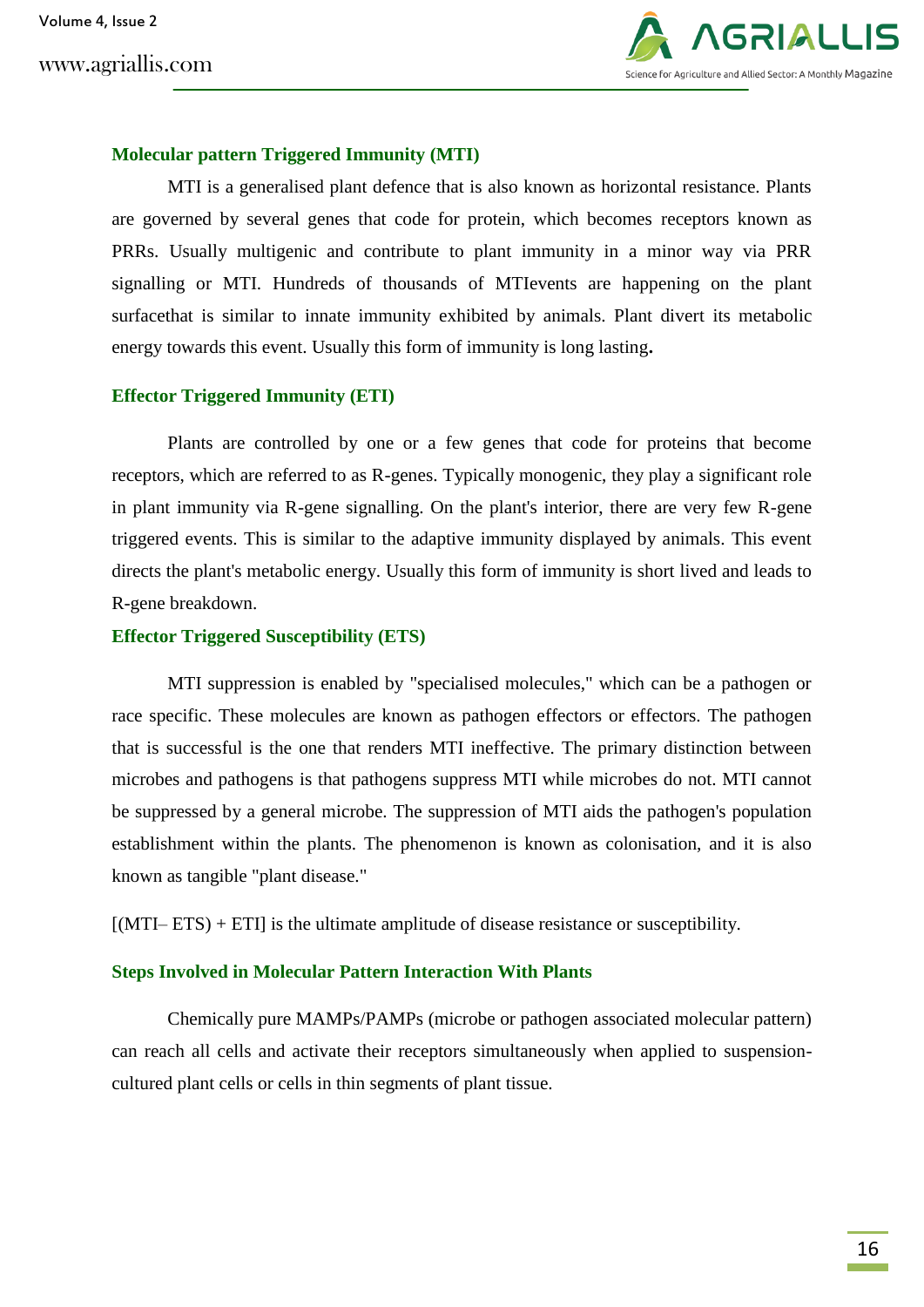

### **Very Early Responses (1–5 Minutes)**

## **i. Ion fluxes**

Alkalinization of the growth medium due to changes in ion fluxes across the plasma membrane is one of the earliest and most easily recordable physiological responses to MAMPs and PAMPs in plant cell cultures, beginning after a lag phase of 0.5–2 min.

These changes include an increase in  $H<sub>+</sub>$  and Ca2+ influx, as well as a concomitant efflux of  $K<sub>+</sub>$ ; an efflux of anions, particularly nitrate, has also been observed. Ion fluxes cause membrane depolarization. MAMPs are known to stimulate Ca2+ influx from the apoplast, resulting in a rapid increase in cytoplasmic Ca2+ concentrations, which may act as a second messenger to promote the opening of other membrane channels or to activate calcium.to promote the opening of other membrane channels or to activate calciumdependent protein kinases (Pieterse *et al*., 2009).

## **ii. Oxidative burst**

The oxidative burst is another very early response to MAMPs, with a lag phase of 2.0MIN. Reactive oxygen species can act as antibiotic agents directly, as has been demonstrated in macrophages, or they can contribute indirectly to defence by causing cell wall cross-linking; additionally, reactive oxygen species can act as secondary stress signals, inducing a variety of defence responses. Several studies have found that MAMP causes the reactive oxygen species nitric oxide (NO), a well-known second messenger in animals, to be produced..

#### **ISR and SAR responses**

Systemically acquired resistance (SAR), induced by the exposure of root or foliar tissues to abiotic or biotic elicitors, is dependent on salicylic acid and associated with the accumulation of pathogenesis-related (PR) proteins. Plants use pattern-recognition receptors to recognize conserved microbial signatures. SAR is a systemic defense network in plants that is triggered by exposing the plant to some virulent, avirulent, and nonpathogenic microbes.

Induced systemic resistance is caused by exposing roots to PGPR, is dependent on ethylene and jasmonic acid, and is not associated with PR protein accumulation.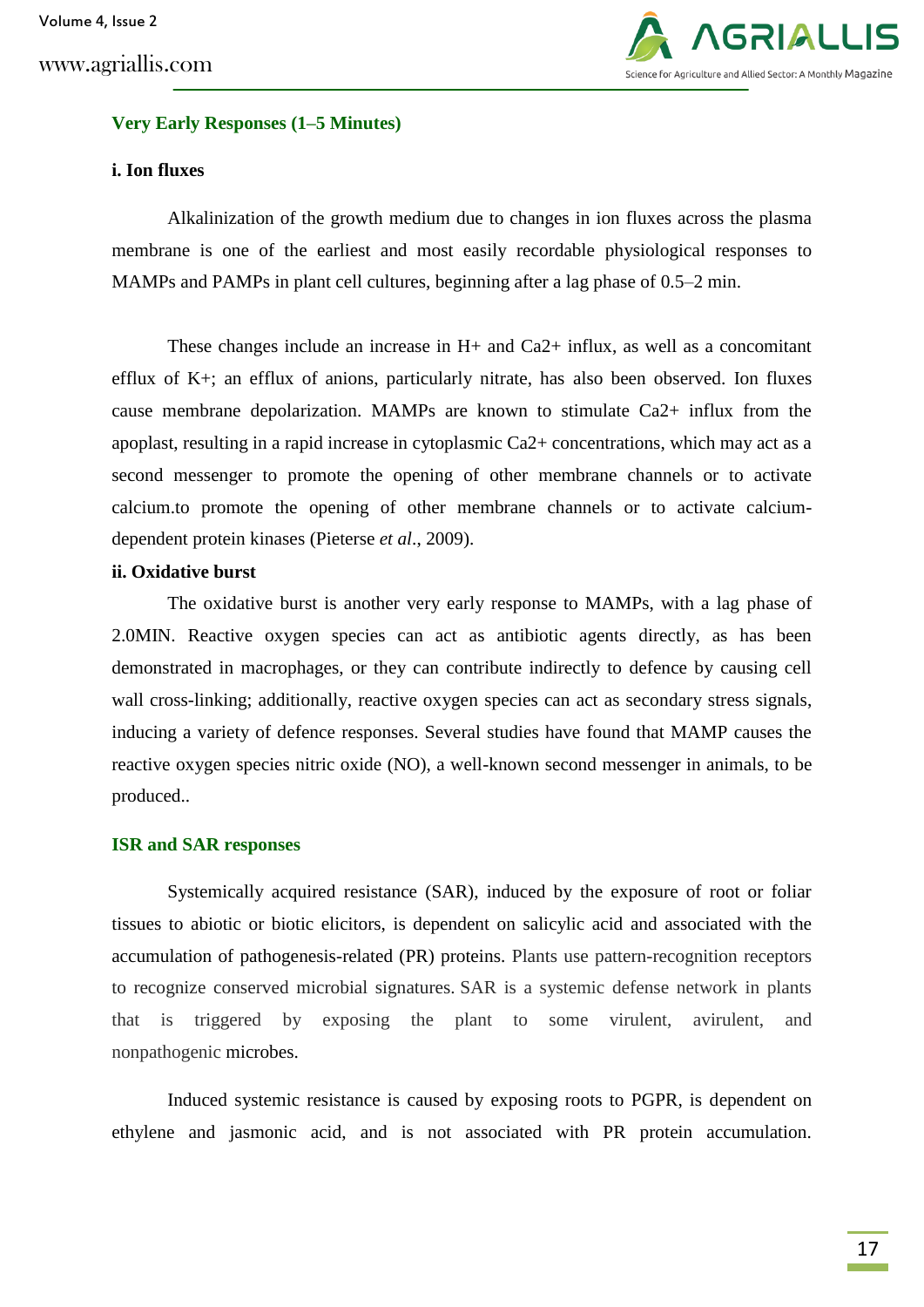

Rhizobacteria can mediate ISR responses, which have been shown to be effective against necrotrophic pathogens and insect herbivores that are vulnerable to JA/ET defences.

#### **Microbiota-mediated Extension of The Plant Immune System**

The stimulation of plant innate immunity by microbiota has been extensively described in order to confer resistance against various microbial leaf pathogens (a phenomenon referred to as priming or induced systemic resistance [ISR]). ISR has been well described in Arabidopsis thaliana, and the mechanisms that control its onset appear to be conserved across organisms. The transcription factor MYB72, in particular, is important in the regulation of ISR triggered by the bacterium Pseudomonas simiae. MYB72 is also involved in the response of A. thaliana to iron deficiency, implying a direct link between nutrient stress and immunity.ISR may occur because plants have evolved to use microbial molecules as developmental signals for the maturation of their immune systems, implying that early contact with microbe-derived molecules is required for plant survival in natural soils (Vannier *et al*., 2019).

### **Mechanism of Pathogen Control by Beneficial Microbes**

#### **1. Competition**

The majority of biocontrol agents are rapidly growing and compete with pathogens for space, organic nutrients, and minerals. E.g., Fe has a low water solubility and is a limiting factor for both pathogens and microbes. Plants and microbes both obtain Fe by producing Siderophore, which are Fe binding compounds. Pseudomonas fluorosens, which produces Pseudobactins, aids in the control of the soft rot pathogen.

#### **2. Antagonism**

Antagonism mediated by specific or non-specific metabolites of microbialorigin, by lytic agents, enzymes, volatile compounds or other toxic substances is knownas antibiosis.

### **a. Antibiotics**

Antibiotics are organic compounds with low molecular weight that are produced by microbes. Antibiotics are harmful to the growth or metabolic activities of other microorganisms at low concentrations. *Gliocladium virens*, for example, produces gliotoxin, which caused *Rhizoctonia solani* to die on potato tubers. *Trichoderma viride* colonisation of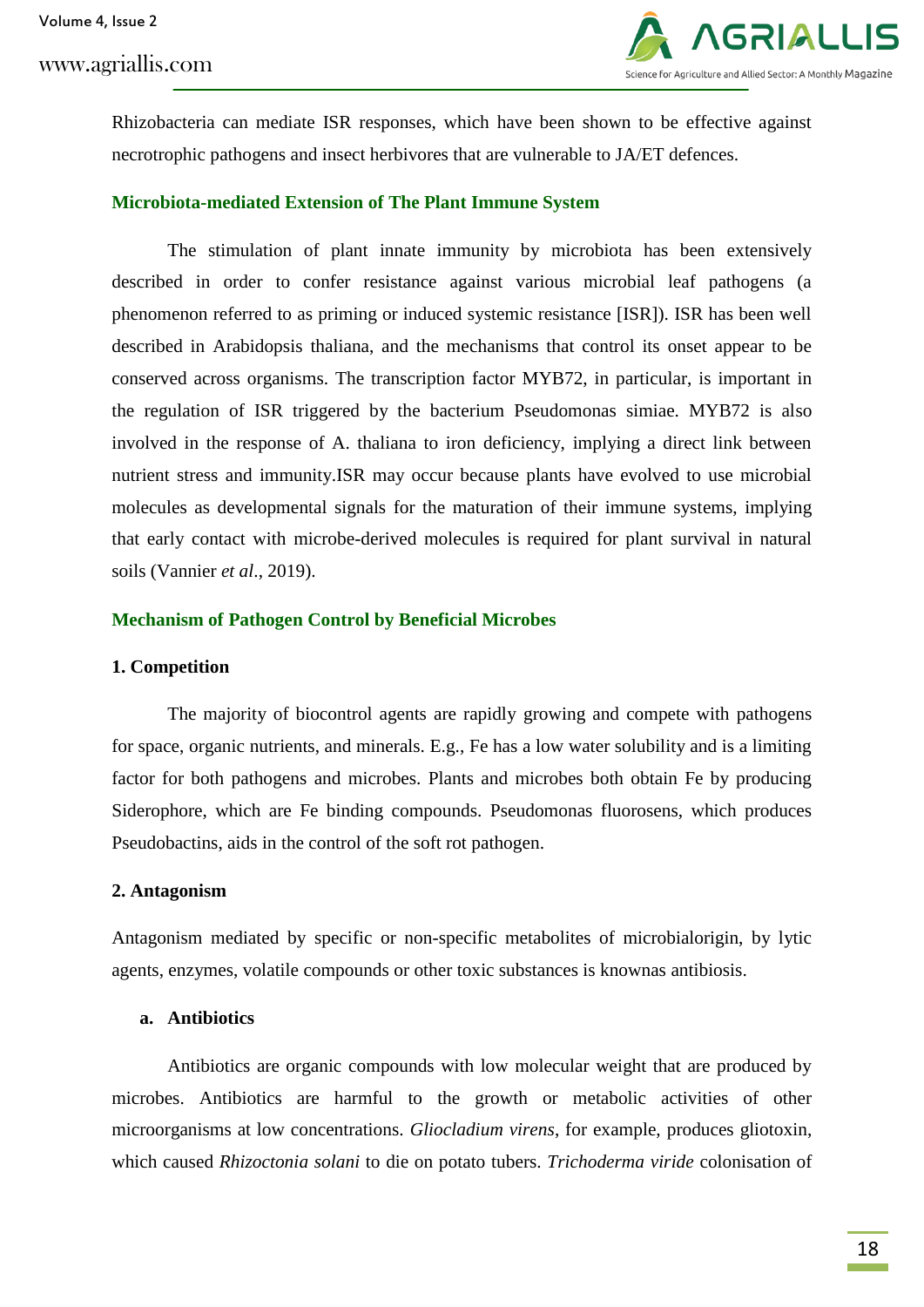

pea seeds resulted in the accumulation of a significant amount of the antibiotic viridin in the seeds

#### **b. Bacteriocins**

These are antibiotic-like compounds with bactericidal activity that are closely related to bacteriocin producers. E.g. Crown gall (caused by *Agrobacterium tumefaciens*) is controlled by the related *Agrobacterium radiobacter* strain K 84 through the production of bacteriocin, Agrocin K84.

#### **c. Volatile compounds**

Antibiosis mediated by volatile compounds has been produced by *Enterobacter cloacae*. The volatile fraction responsible for inhibition was identified as ammonia.

#### **3. Hyperparasitism**

Hyperparasitism is the direct parasitism or lysis and death of a pathogen by another microorganism while the pathogen is in the parasitic phase. *Cladosporium cladosporioides*, for example, on *Puccinia striiformis* f. sp. tritici.

#### **Rational Design of SynComs with Predictable Pathogen Biocontrol Activities**

SynComs are small consortia of microorganisms. It will observed function and structure of the microbiome in natural.It may also increase stability through synergistic interactions between their members. This is based on microbial ecology and genetics of predictable traits. The role of each microbial member can be investigated  $\&$  factors governing community assembly. SynComs could confer more efficient plant protection than individual strains (Vannier *et al*., 2019).

#### **Case Studies**

#### **1. The microbiome of the leaf surface of Arabidopsis protects against a fungal pathogen**

The study's main goal was to test the hypothesis that phyllosphere microbes, including epiphytes and endophytes, contribute to Arabidopsis thaliana resistance to Botrytis cinerea, with a focus on the cuticle. Three different types of Arabidopsis plants (wild type, Bdg mutant, and Lacs2.3 cuticle mutants) were inoculated with Botrytis cinerea and allowed to develop disease. Based on the severity of the disease, microbes from the phylloshere were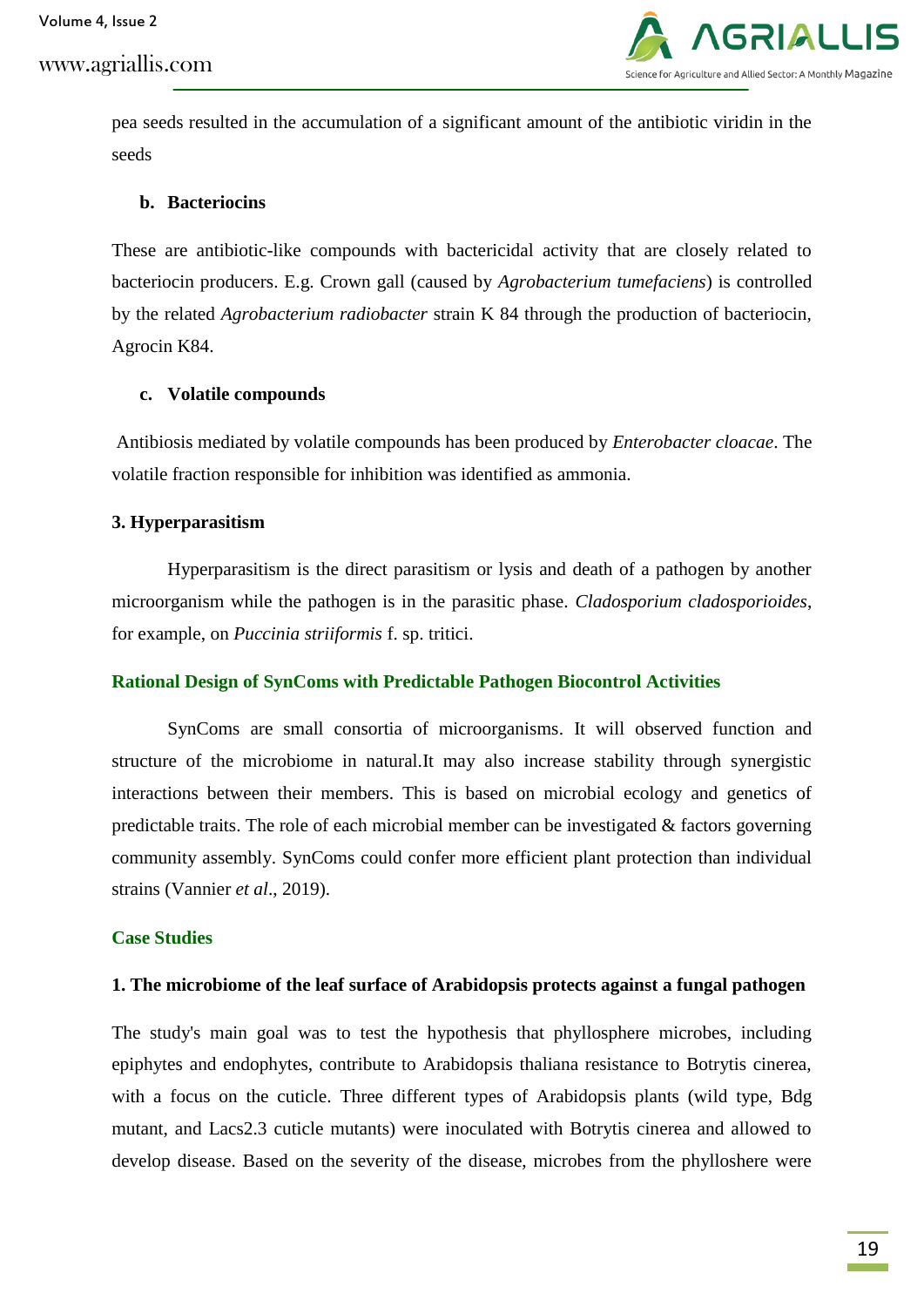

collected to identify the microbe involved in controlling botrytis. To determine the role of phyllosphere microbes in A. thaliana resistance to pathogens, leaf washes of three Arabidopsis forms were sprayed on both sterile and non-sterile plants, but leaf washes from cuticle mutant Bdg provided good resistance against pathogen. Resistance of sterile Arabidopsis thaliana Col-0 and cuticle mutants to *Botrytis cinerea* after treatment with microbes extracted from nonsterile plants' phyllospheres. Individual microbial strains extracted from the phyllosphere of the bdg mutant have an effect on Arabidopsis thaliana Col-0 plant resistance to *Botrytis cinerea*.

#### **Summary**

The role of the phyllosphere microbiome in plant resistance is investigated in the cuticle mutants bdg (BODYGUARD) or lacs2.3 (LONG CHAIN FATTY ACID SYNTHASE 2) that are highly resistant to the fungus Botrytis cinerea. The presence of microbes on the plant surface contributes to resistance to B. cinerea. When inoculated under sterile conditions, bdg plants became as susceptible as wild-type (WT) plants, while lacs2.3 mutants retained their resistance. Adding washes of its phyllosphere microbiome could restore bdg mutant resistance, whereas lacs2.3 resistance is due to endogenous mechanisms.When WT plants were compared to cuticle mutants, the phyllosphere microbiome showed distinct populations. Pseudomonas spp isolated from the bdg microbiome provided resistance to *B*. *cinerea* on *Arabidopsis thaliana* as well as apple fruits.

# **2. Endophytic bacteria enhancing growth and disease resistance of potato (***solanum tuberosum* **L.)**

The primary goal was to investigate the impact of endophytic strains *Pseudomonas*  spp IMBG294 and *Methylobacterium* spp IMBG290 on plant growth and inducible defences.

Potato plants were inoculated with the endophytes *Pseudomonas* sp IMBG294 and *Methylobacterium* spp IMBG290, and three weeks later they were infected with the pathogen *Pectobacterium atrosepticum* to study the development of disease resistance genes and enzymes. Endophytes were tested for their ability to induce disease resistance in potatoes against the soft rot disease caused by *P. atrosepticum*.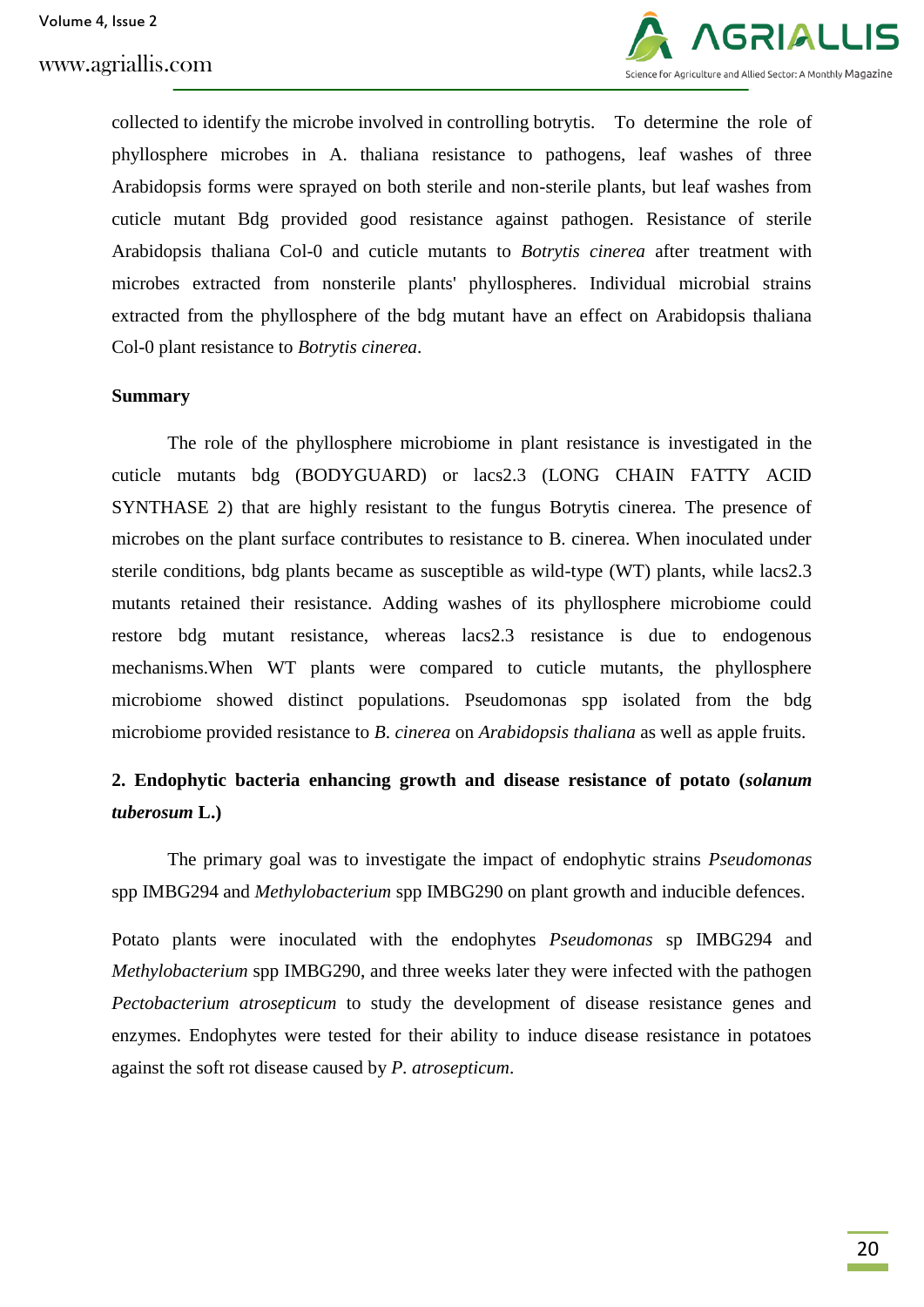

#### **Summary**

Potato shoot growth is encouraged. *Psuedomonas* sp. improved potato resistance to soft rot disease. The size of the bacterial population used to induce disease resistance by *Methylobacterium* sp. was inversely proportional to the size of the bacterial population used. Some endophytes are capable of activating both basal and inducible plant defence systems.

### **Conclusion**

Plant developmental and evolutionary dynamics are shaped by the phytobiome, which can protect hosts from pathogen infection and produce plant growth hormones. Phytobiome is a low-cost, environmentally friendly tool for managing plant diseases. More research is needed to better understand the tritropic interactions for the development of plant probiotics and the identification of potential agents for more eco-friendly disease combating.

#### **References**

- Armengol, G., Filella, I., Llusia, J. and Penuelas, J., (2016), Bidirectional interaction between phyllospheric microbiotas and plant volatile emissions. *Trends Plant Sci.*, **21**(10): 854-860.
- Baltrus, D. A., McCann, H. C., & Guttman, D. S. (2017). Evolution, genomics and epidemiology of Pseudomonas syringae: challenges in bacterial molecular plant pathology. Molecular plant pathology, 18(1), 152-168.
- Fernando, D., Gumiere, T.and Durrer, A., (2014), Exploring interactions of plant microbiomes. *Sci. Agric.*, **71**(6): 528-539.
- Jones, P., Garcia, B. J., Furches, A., Tuskan, G. A. and Jacobson, D., (2019), Plant hostassociated mechanisms for microbial selection. *Front. Plant Sci.,* **10**: 862-868.
- Lemanceau, P., Blouin, M., Muller, D. and Moenne-loccoz, Y., (2017), Let the core microbiota be functional. *Trends Plant Sci.,22*(7): 583-595.
- Kusari, S., Hertweck, C., & Spiteller, M. (2012). Chemical ecology of endophytic fungi: origins of secondary metabolites. Chemistry & biology, 19(7), 792-798.